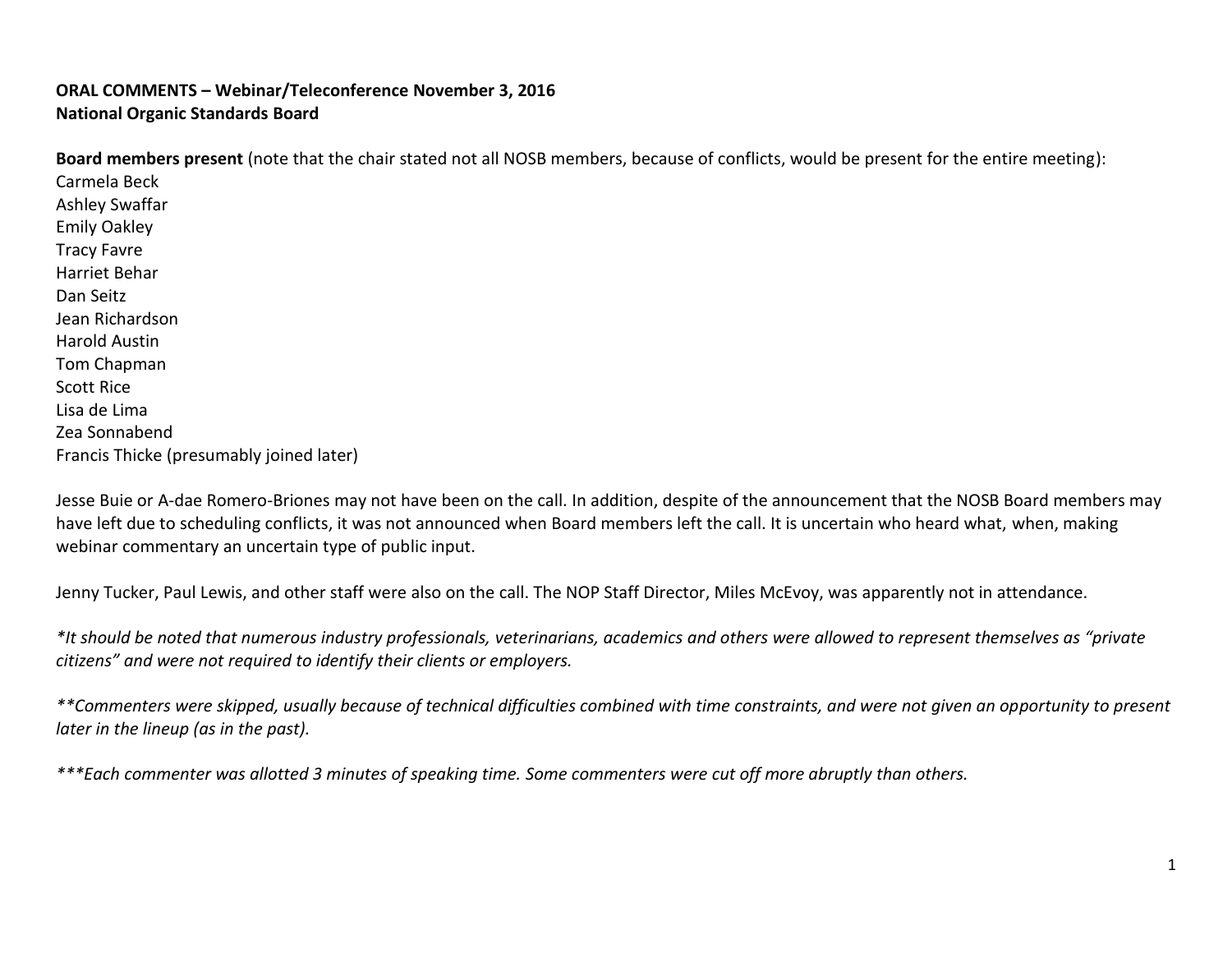| <b>NAME</b>       | <b>AFFILIATION</b>                                                                 | <b>SUBCOMMITTEE</b><br>/TOPIC       | <b>NOTES</b>                                                                                                                                                                                                                                                                                                                                                                                                                                                                         |
|-------------------|------------------------------------------------------------------------------------|-------------------------------------|--------------------------------------------------------------------------------------------------------------------------------------------------------------------------------------------------------------------------------------------------------------------------------------------------------------------------------------------------------------------------------------------------------------------------------------------------------------------------------------|
| Marie Burcham     | The Cornucopia<br>Institute                                                        | General                             | The PDS should give a better explanation of any changes it makes to the PPM to<br>assist stakeholders and NOSB members in appraising the proposed changes.<br>The NOSB should focus on de-incentivizing the conversion of native lands to organic<br>production.                                                                                                                                                                                                                     |
| Steve Etka        | National Organic<br>Coalition                                                      | General                             | Policy Director - recently enacted GMO labeling law. Could conflict with USDA<br>organic regulations.<br>NOC disappointed that there was no work plan regarding conversion of native<br>ecosystems.<br>Research topics: organic no till should be expanded to include carbon restoration<br>techniques.<br>Support proposed livestock research, especially synthetic amino acid issues.                                                                                              |
| Jessica Shade     | The Organic Center<br>(nonprofit affiliate of<br>the Organic Trade<br>Association) | General<br>Comment/Other;<br>Policy | Dir. Of Science Programs for The Organic Center.<br>Happy about research priorities: alternatives to antibiotics to fire blight.<br>Other research they are involved in:<br>Organic solutions to avoid citrus issues.<br>They have cover-crop based production systems to enhance disease, weed and<br>nutrient management (particularly in organic rice).<br>Alternatives to organic celery powder.<br>Would like to see more research into manure safety on the research schedule. |
| <b>Tom Valdez</b> | Citizen - with<br>Cornucopia Institute                                             | Handling (HS)                       | Disallow use of carrageenan in organic foods.<br>Has had negative reactions to eating carrageenan. Brian fog and headaches<br>disappeared when he stopped consuming carrageenan.                                                                                                                                                                                                                                                                                                     |
| Doreen Regan      | Citizen - with<br>Cornucopia Institute                                             | Handling (HS)                       | Skipped                                                                                                                                                                                                                                                                                                                                                                                                                                                                              |
| Jeremy Domby      | Citizen - with<br>Cornucopia Institute                                             | Handling (HS)                       | Disallow use of carrageenan in organic foods.<br>His experience started 25 years ago with GI and IBS symptoms, headaches and brain<br>fog.<br>How many are misdiagnosed or not diagnosed as having a carrageenan sensitivity?<br>We need to get this additive out of organic foods.<br>Harmful to human health.                                                                                                                                                                      |
| Andrea Bacle      | Citizen - with<br>Cornucopia Institute                                             | Handling (HS)                       | Skipped                                                                                                                                                                                                                                                                                                                                                                                                                                                                              |
| Jennifer Lonergan | The Humane Society<br>of the United States                                         | Livestock (LS),<br>broiler genetics | Regulatory specialist with HSUS.<br>The changes being proposed for animal welfare are commendable.                                                                                                                                                                                                                                                                                                                                                                                   |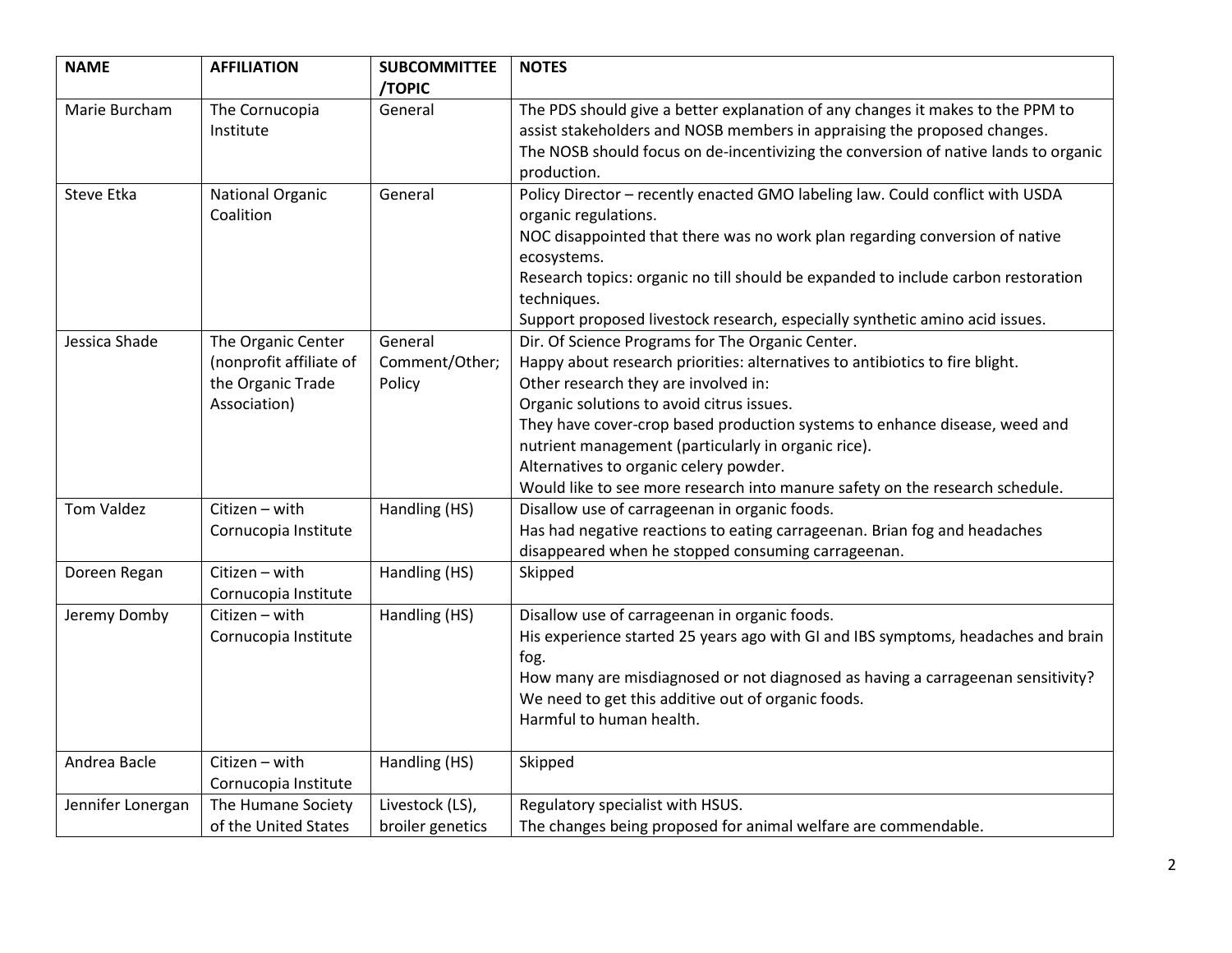|                  |                                     |                                     | Another animal welfare concern that should get attention: genetics of broiler<br>chickens.<br>Welfare of broiler chickens that grow at a rate 300% faster than they used to grow.<br>This has serious consequences to: gait abnormality (to cripple them), metabolic<br>disorders.<br>The genetics of the birds limits the welfare status any farmer can obtain.<br>Require the use of more robust broiler chicken strains. |
|------------------|-------------------------------------|-------------------------------------|-----------------------------------------------------------------------------------------------------------------------------------------------------------------------------------------------------------------------------------------------------------------------------------------------------------------------------------------------------------------------------------------------------------------------------|
| Katherine        | Wolf, DiMatteo                      | Handling (HS),                      | Bio-ponics: don't combine hydro, aquaponics and areo-ponics under this umbrella.                                                                                                                                                                                                                                                                                                                                            |
| DiMatteo         | (consulting firm)                   | bioponics                           | Consider them separately.                                                                                                                                                                                                                                                                                                                                                                                                   |
|                  |                                     |                                     | Organic seed: yes, strengthen standards. Improvement; check that search for<br>organic seed was done earlier enough, check 5 suppliers, etc.                                                                                                                                                                                                                                                                                |
|                  |                                     |                                     | Excluded methods terminology: they support the work here. Proceed with caution.                                                                                                                                                                                                                                                                                                                                             |
|                  |                                     |                                     | Should convene an expert group to help.                                                                                                                                                                                                                                                                                                                                                                                     |
|                  |                                     |                                     | In general: limit the work on the NOSB plate so that things can get done.                                                                                                                                                                                                                                                                                                                                                   |
|                  |                                     |                                     | Limiting the list is not automatically a goal - don't limit the "toolbox" unnecessarily.                                                                                                                                                                                                                                                                                                                                    |
| Brian Lehmann    | Commenting as<br>individual citizen | Materials (MS),<br>new gene editing | Excluded methods: 3 <sup>rd</sup> discussion document notes problems with newer gene<br>editing techniques. GMO labeling law seems to require that USDA has to look at                                                                                                                                                                                                                                                      |
|                  |                                     | tech                                | these methods, including the newer technologies.                                                                                                                                                                                                                                                                                                                                                                            |
|                  |                                     |                                     | We should be able to rely on the USDA to check that these new technologies can't                                                                                                                                                                                                                                                                                                                                            |
|                  |                                     |                                     | be used.                                                                                                                                                                                                                                                                                                                                                                                                                    |
| Dennis Seisun    | Consultant for                      | Handling (HS),                      | Consultant for company in carrageenan (HydroColloid). Not a scientist - reviews                                                                                                                                                                                                                                                                                                                                             |
|                  | company regarding<br>additives      | carrageenan                         | markets for texturizing elements like carrageenan. Other gov't agencies, even<br>internationally, haven't moved to disallow it, which indicates to him it is probably                                                                                                                                                                                                                                                       |
|                  |                                     |                                     | safe.                                                                                                                                                                                                                                                                                                                                                                                                                       |
|                  |                                     |                                     | This market guarantees the employment of seaweed farmers in impoverished                                                                                                                                                                                                                                                                                                                                                    |
|                  |                                     |                                     | conditions.                                                                                                                                                                                                                                                                                                                                                                                                                 |
|                  |                                     |                                     | HydroColloid.com                                                                                                                                                                                                                                                                                                                                                                                                            |
| Barbara Shpizner |                                     | Handling (HS)                       | Skipped                                                                                                                                                                                                                                                                                                                                                                                                                     |
| Kurt Wagaman     | <b>Superior Fresh LLC</b>           | CACS; Crops (CS);<br>General        | Business development manager.<br>Aquaponics support - states it will provide fish and fresh food. Soil is complex, but                                                                                                                                                                                                                                                                                                      |
|                  |                                     | Comment/Other;                      | their system invites bacteria to thrive. Feel they are demonstrating a true organic                                                                                                                                                                                                                                                                                                                                         |
|                  |                                     | Policy                              | system.                                                                                                                                                                                                                                                                                                                                                                                                                     |
|                  |                                     | Development<br>(PDS)                | Producing all inputs on-site.                                                                                                                                                                                                                                                                                                                                                                                               |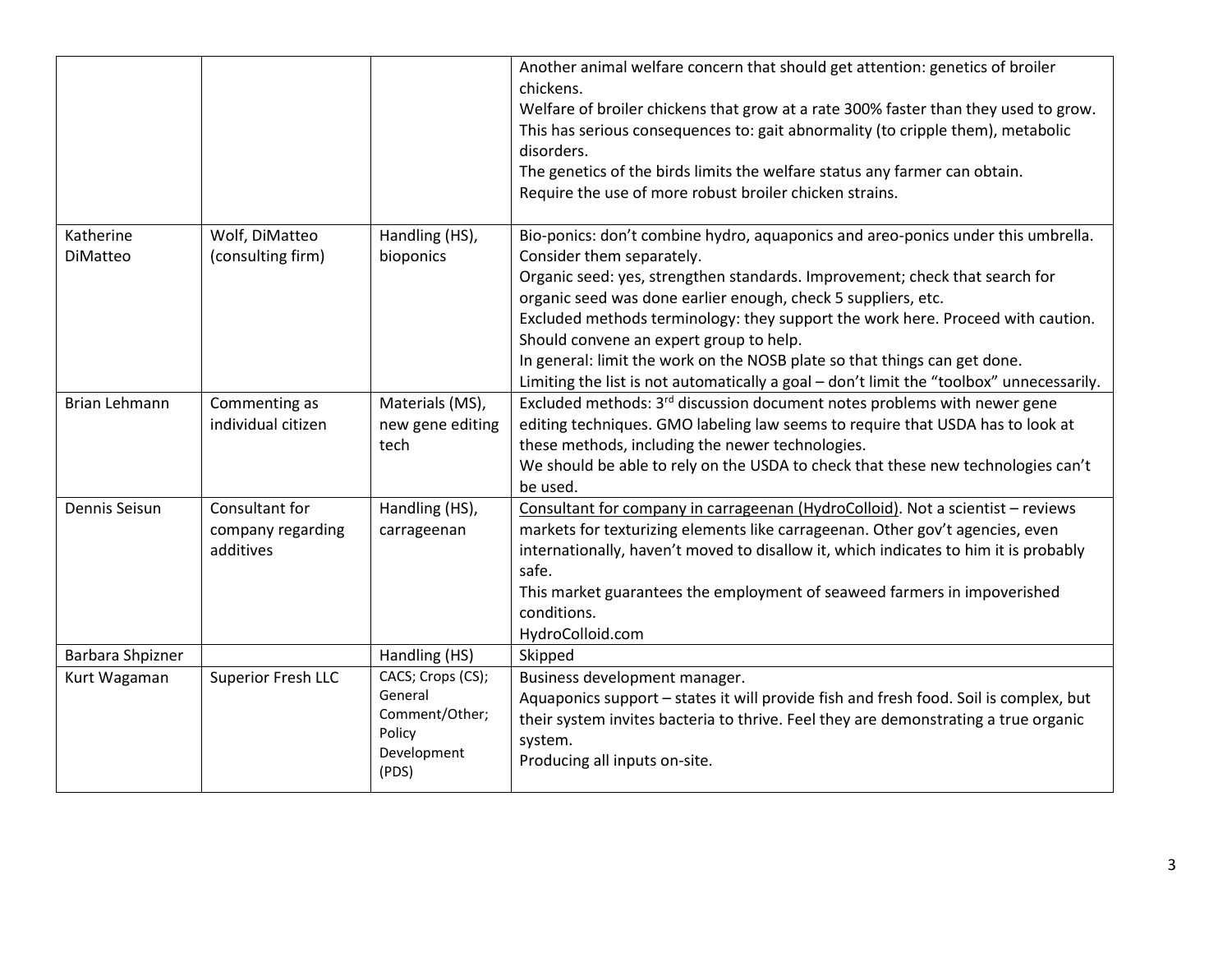| <b>Barry Flam</b>   | The Cornucopia             | <b>Biodiversity and</b> | Get rid of the incentive to convert high-value lands to organic production.        |
|---------------------|----------------------------|-------------------------|------------------------------------------------------------------------------------|
|                     | Institute - Board          | conservation,           | The value of biodiversity is recognized in the organic rule in several places.     |
|                     | member                     | CACS                    | 2012 guidance document spoke to this, but no specific recommendations were         |
|                     |                            |                         | made.                                                                              |
|                     |                            |                         | High conservation value lands are being destroyed for certification.               |
| Rocco DiModugno     | Lamberti USA               | Crops (CS),             | In charge of R&D of Lamberti.                                                      |
|                     |                            | relisting request       | Supported the relisting of several materials for use in crops.                     |
| Yonathan Tilahun    |                            | Policy                  | Skipped                                                                            |
|                     |                            | Development             |                                                                                    |
| Helga Tan Fellows   | Citizen                    |                         | Skipped                                                                            |
| Preston Brawn       |                            | Handling (HS),          | Formulator for organic personal care products.                                     |
|                     |                            | carrageenan             | Continued availability of carrageenan - in personal care industry it is necessary. |
|                     |                            |                         | How the product looks and feels is very important to consumers. Carrageenan is     |
|                     |                            |                         | used as stabilization, tactile and suspension properties make it an essential      |
|                     |                            |                         | ingredient. This natural gum is superior to all the others.                        |
| <b>Tsungbow Gou</b> | Citizen                    |                         | Skipped                                                                            |
| Jim Chmura          | <b>ABC/Harvest Hill</b>    | Handling (HS)           | Food scientist. Product developer in beverage products. Carrageenan essential for  |
|                     |                            |                         | ready-to-drink for low acid drinks. Not a lot of other options available.          |
|                     |                            |                         |                                                                                    |
|                     |                            |                         | Carrageenan both thickens and smooths out. Functional at very low levels of use.   |
|                     |                            |                         | Other gums have problems. Carrageenan is from a more natural source (seaweed).     |
|                     |                            |                         | Supports re-listing.                                                               |
| Michael             | Farm Forward               | Livestock (LS),         | General counsel. Animal advocacy organization.                                     |
| McFadden            | (general counsel)          | animal welfare &        | Health and welfare of negative welfare impacts regarding poultry bred for fast     |
|                     |                            | poultry genetics        | growth. This is very harmful for the animals and causes many health problems.      |
|                     |                            |                         | Unless the NOP adopts growth rate requirements, consumers will have no idea if     |
|                     |                            |                         | they have chosen a healthier slower-growing bird.                                  |
|                     |                            |                         | GAP has established growth requirements and other companies are jumping on         |
|                     |                            |                         | board with this issue.                                                             |
|                     |                            |                         | Organic Livestock and Poultry Practice standards.                                  |
| Nur Ahyani          | WWF-Indonesia              | Handling (HS),          | Carrageenan farming in Indonesia is extremely important.                           |
|                     |                            | carrageenan             |                                                                                    |
| Kevin Lawrence      | <b>CEO of Bionutrition</b> | Handling (HS),          | Essentiality of carrageenan in certain types of products. For several of their     |
|                     | Research Group             | carrageenan             | products they have tried many other products for the required mouth-feel, but      |
|                     |                            |                         | carrageenan's properties cannot be reproduced. There is no alternative and he says |
|                     |                            |                         | it is essential.                                                                   |
|                     |                            |                         | Questions from Harold and Tom Board members:                                       |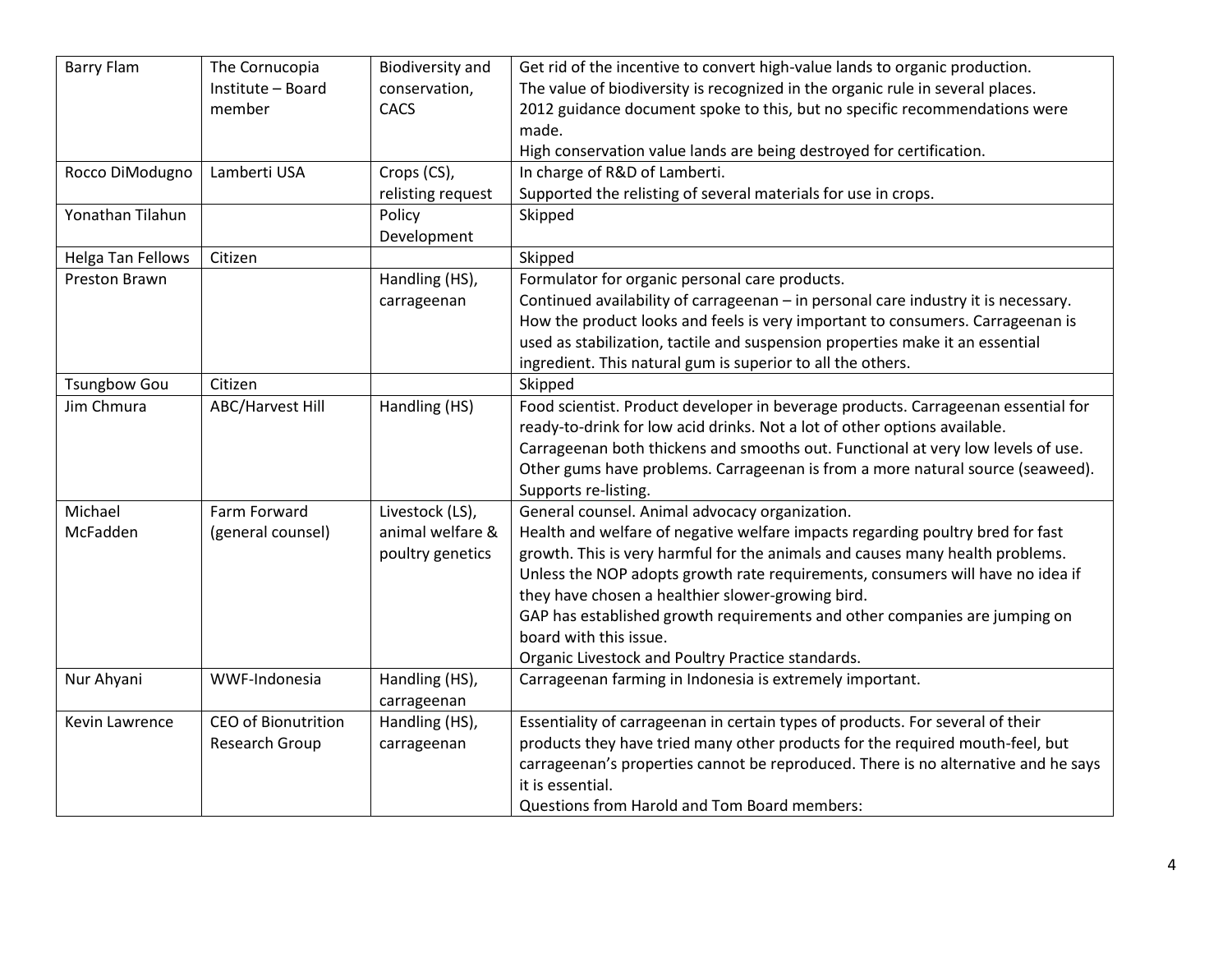|                      |                                                                                        |                                                                                               | Criteria of essentiality: is carrageenan listed on ingredients label on their product?<br>Answer: yes.<br>Tom's question: product they are talking about here is NOT certified organic, but<br>they are working toward that.                                                                                                                                                                                                                                                                                                                        |
|----------------------|----------------------------------------------------------------------------------------|-----------------------------------------------------------------------------------------------|-----------------------------------------------------------------------------------------------------------------------------------------------------------------------------------------------------------------------------------------------------------------------------------------------------------------------------------------------------------------------------------------------------------------------------------------------------------------------------------------------------------------------------------------------------|
| Josh Payne           | State poultry<br>specialist of<br>Oklahoma                                             | Livestock policy                                                                              | Issue of manure: bedding mix is known to harbor pathogens. Acidifying<br>amendments are added to litter to neutralize ammonia and control pathogens.<br>Litter amendments, including sodium bisulfate.<br>Food borne illness often associated with poultry because they have dangerous<br>pathogens.<br>On farm pathogen reduction - salmonella for example. Use of antibiotics in poultry<br>is shifting away, this will create new changes. Specifically litter amendments should<br>be used to control pathogens.                                |
| Jaydee Hanson        | Center for Food<br>Safety, Senior Policy<br>Analyst                                    | Materials (MS) -<br>GMO terms and<br>excluded<br>methodology                                  | Support GMO principles issues put forward. Recommend adoption of all 3 sections<br>by the NOSB.<br>Important to spell out definition of "traditional breeding".<br>Re: excluded methods. Support the terminology report. There are other things that<br>should be included as excluded methods.<br>Animal embryo transfer could be permitted - it needs to be explored more.                                                                                                                                                                        |
| David McCoy          | <b>Food Science Matters</b><br>/ Citizen                                               | Handling (HS) -<br>carrageenan                                                                | Food science, working in dairy industry. Carrageenan determined as safe. Additives<br>are not interchangeable.                                                                                                                                                                                                                                                                                                                                                                                                                                      |
| Tim Mann             | Friendly Aquaponics,<br>Inc.                                                           | CACS; Crops (CS)                                                                              | Skipped                                                                                                                                                                                                                                                                                                                                                                                                                                                                                                                                             |
| Peter Ciriello       | Owner of proposed<br>hydroponic leafy,<br>partner in Clearwater<br>Organic Farms in NY | CACS                                                                                          | Business of growing leafy veggies in hydroponic environment. Products grown in<br>controlled environment; don't use pesticides and use certified fertilizers. Do not use<br>non-organic substances.<br>Question from Tracy regarding biological activity: Ensures biological activity in the<br>containers - does not sanitize the water, just monitors that.                                                                                                                                                                                       |
| <b>Martin Murphy</b> | Citizen                                                                                | CACS; Crops (CS);<br>General<br>Comment/Other;<br>Materials (MS); Policy<br>Development (PDS) | Skipped                                                                                                                                                                                                                                                                                                                                                                                                                                                                                                                                             |
| Fred Hoerr           | Board-certified<br>poultry veterinarian                                                | Livestock (LS),<br>poultry litter<br>amendments                                               | With specialties in poultry medicine and pathology.<br>Speaks in support for Sodium bisulfates use in organic farming. EPA approved<br>poultry litter amendment to decrease ammonia and infectious disease. Not a<br>treatment for poultry, it is just a mitigation to prevent infections within the flock.<br>Question: what about the other litter amendments in the list? He didn't know.<br>Ashley question: why was there no public comment from broiler companies on<br>these amendments/ the veterinarians are working with these companies? |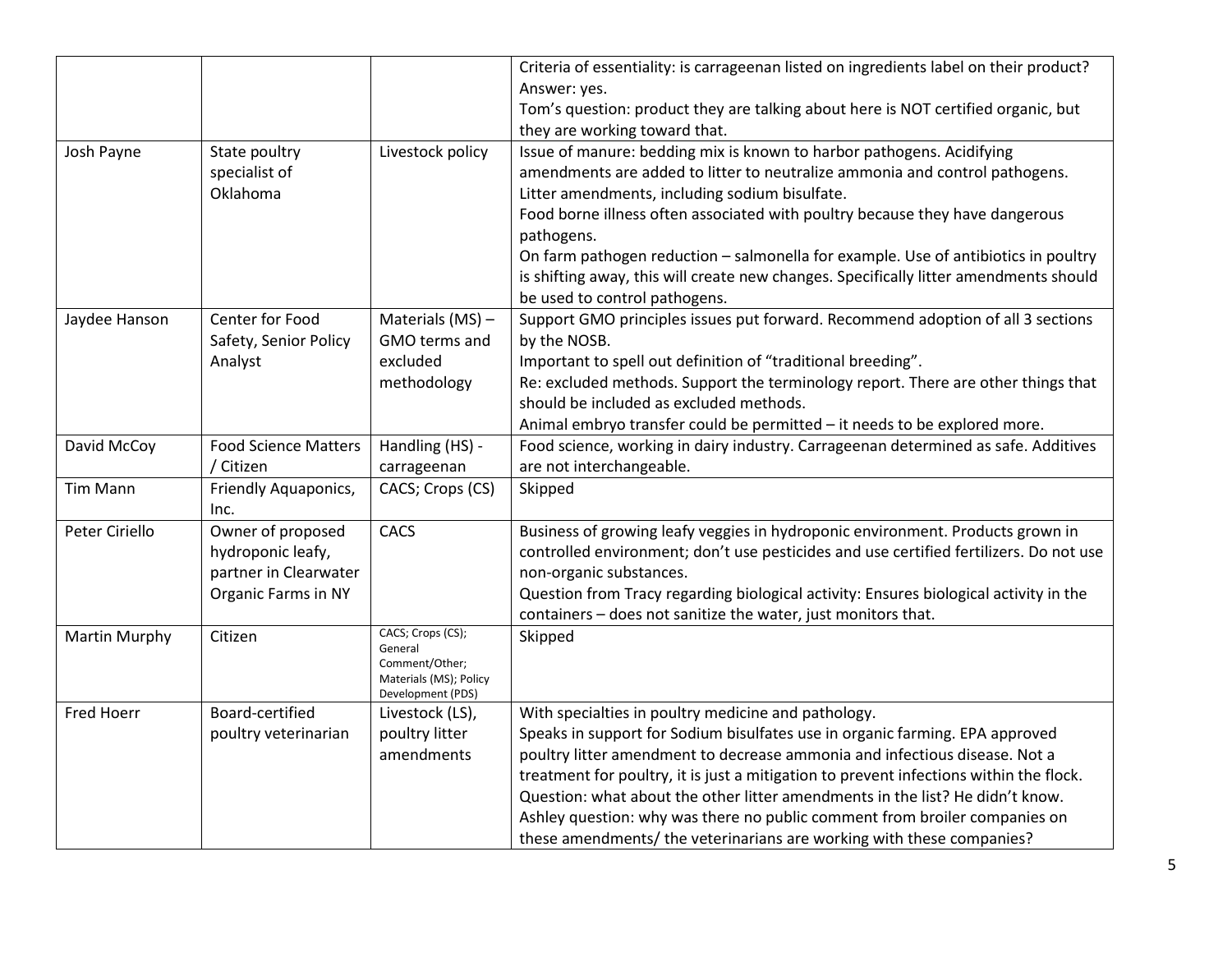|                      |                                                                               |                                                 | Anything else that could be used to reduce clostridium in the environment? That's<br>the one he knows of; and it's in popular use.                                                                                                                                                                                                                                                                                                                                                                                                                                                                                    |
|----------------------|-------------------------------------------------------------------------------|-------------------------------------------------|-----------------------------------------------------------------------------------------------------------------------------------------------------------------------------------------------------------------------------------------------------------------------------------------------------------------------------------------------------------------------------------------------------------------------------------------------------------------------------------------------------------------------------------------------------------------------------------------------------------------------|
| Jeannine<br>Delwiche | FMC Corporation, on<br>behalf of a citizen<br>expert                          | Handling (HS),<br>carrageenan                   | Sensory science.<br>Carrageenan imparts unique properties to food formulations. Eliminates separation,<br>which may make consumers think food is spoiled. Very important for people on<br>restricted diet.                                                                                                                                                                                                                                                                                                                                                                                                            |
| <b>Steve Hearn</b>   | Independent Organic<br>Inspector; animal<br>welfare auditor                   | Livestock (LS),<br>poultry litter<br>amendments | Sodium bisulfate - support allowance of this use in organic livestock production.<br>There is a need in organic as a litter treatment for biosecurity and ammonia<br>reduction.<br>Question from Francis regarding Barn Fresh. Speaker says it was not as effective as<br>sodium bisulfate.                                                                                                                                                                                                                                                                                                                           |
| Kirin Basra          | Food scientist and<br>product developer;<br>working for Premier<br>Nutrition. | Handling (HS),<br>carrageenan                   | Food scientist and product developer.<br>Supports keeping carrageenan on the national list.<br>Premier Nutrition - ready to drink bars, drinks, etc. Reacts with milk proteins to<br>prevent clumping.                                                                                                                                                                                                                                                                                                                                                                                                                |
| Myra Weiner          | Toxicologist                                                                  | Handling (HS),<br>carrageenan                   | Carrageenan - in favor of maintaining it on the NOSB list. High molecular weight,<br>functions as stabilizer and thickener. Food additive status.<br>Confused with poligeenan, which is not allowed in food.                                                                                                                                                                                                                                                                                                                                                                                                          |
| Robert Osburn        | Precision<br>Laboratories                                                     | Crops (CS)                                      | Skipped                                                                                                                                                                                                                                                                                                                                                                                                                                                                                                                                                                                                               |
| Stephanie Roche      | Citizen                                                                       | Handling (HS),<br>Carrageenan                   | Asks to de-list carrageenan.<br>Intestinal distress from consuming organic milk with carrageenan. Constant<br>digestive sickness feeling all the time. Carrageenan is used to create intestinal<br>distress in lab animals. Many products that did not have it now do, and the quality<br>has not changed.                                                                                                                                                                                                                                                                                                            |
| James Sbarra         | Certified aquaponics<br>grower; citizen                                       | CACS,<br>aquaponics                             | Certified aquaponics grower - wants aquaponics to be included in organics.<br>Comments only address aquaponics not hydroponics.<br>Soil/plant ecology issue; there is a similar ecology in water that should not be<br>explored. There is a diverse ecology in the water the fish live in. Both water and soil<br>provide an organic element for microbes. Fish waste from filters can be added to<br>improve soil as well.<br>Building bioponic over soil - he says this is ridiculous because we have always had<br>buildings on farms.<br>Aquaponics are different because the fish waste can be used in the soil. |
| Jeff Nickerson       | General manager of<br><b>Freeman Herbs</b>                                    | Crops (CS)                                      | Supports growing organic plants in containers.                                                                                                                                                                                                                                                                                                                                                                                                                                                                                                                                                                        |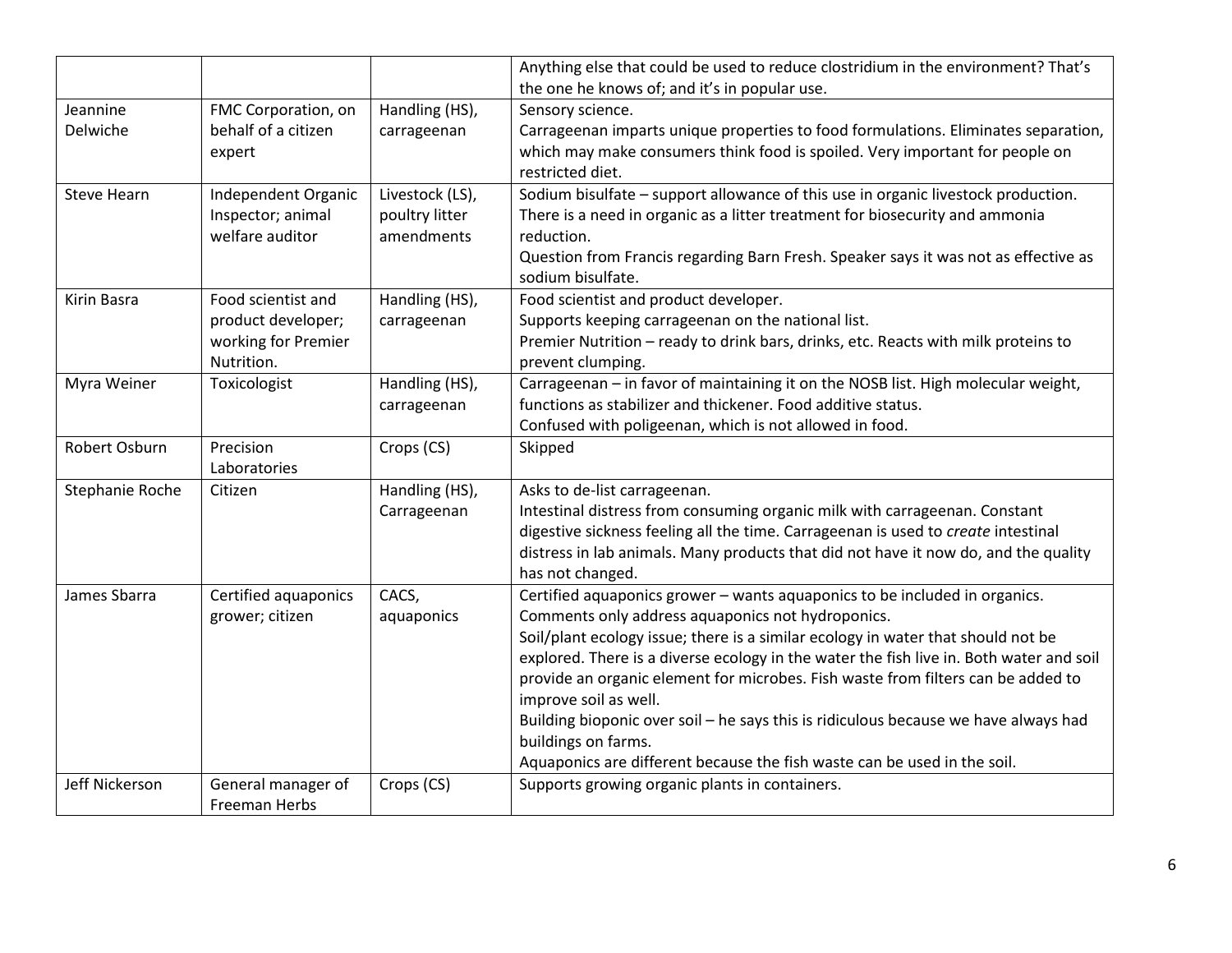| Karen Archipley        | Citizen; part of<br>hydroponic business | Crops (CS),<br>hydroponics | Co-founder of Archie's Acres, sustainable agriculture in association with Cal poly<br>Pomona. |
|------------------------|-----------------------------------------|----------------------------|-----------------------------------------------------------------------------------------------|
|                        |                                         |                            | Hydro-organic in an area where water is very scarce.                                          |
|                        |                                         |                            | Biological process are equivalent in hydro and field production. Archie's acres has           |
|                        |                                         |                            | never used synthetic inputs, even those allowed in hydro-organic systems.                     |
|                        |                                         |                            | Question from Emily: Low cost of entry for beginning farmers - estimate for a                 |
|                        |                                         |                            | profitable production? With \$50k loan you can pay that off and expand. You can go            |
|                        |                                         |                            | large or small.                                                                               |
| Colin Archipley        | Citizen; part of                        | Crops (CS)                 | Other organic farmers add things and modify their soil.                                       |
|                        | hydroponic business                     |                            | Biological monitoring -take samples from root structures and see protozoa,                    |
|                        |                                         |                            | bacteria, etc. on the samples.                                                                |
|                        |                                         |                            | Sustainability, chemical-free are what consumers are concerned about. These                   |
|                        |                                         |                            | systems have enhanced sustainability.                                                         |
|                        |                                         |                            | Question from Harold: should we provide more time for the stakeholder to talk                 |
|                        |                                         |                            | about the documents the crops subcommittee has put forward? Answer: does not                  |
|                        |                                         |                            | think there has been adequate time.                                                           |
| Julio Garcia           | <b>Black Jack Farms</b>                 | Crops (CS)                 | Skipped                                                                                       |
| James Gratzek          |                                         | Handling (HS)              | Skipped                                                                                       |
| Adam                   | Formulation                             | Handling (HS),             | Independent product consultant.                                                               |
| Schretenthaler         | Solutions                               | carrageenan                | Carrageenan is an essential additive for low-acid beverages.                                  |
| Cecille Madriz         | Fennel Farms;                           | Crops (CS),                | Substrate manager - grow organic blueberries in substrate organic production. She             |
|                        | substrate manager                       | bioponics                  | is young (25 years) and this is the best way for young people to get into organic             |
|                        |                                         |                            | farming commercially. Similarities between substrate and soil. No pesticide used              |
|                        |                                         |                            | and pest are less attracted.                                                                  |
| John Schoenecker       | Citizen; seed industry                  | Materials (MS),            | Works in vegetable seed industry. Employed by HM Clause.                                      |
|                        |                                         | seeds                      | Excluded methods in plant breeding innovations: current draft proposals does not              |
|                        |                                         |                            | capture the benefits some of these new techs would provide. Consider that plant               |
|                        |                                         |                            | breeding innovations will have a positive impact. This will exclude solutions for             |
|                        |                                         |                            | farmers.                                                                                      |
| Dan Bensonoff          | NOFA/Mass (policy                       | Crops (CS);                | Bioponics can meet some criteria of sustainable production, it does not meet the              |
|                        | Director)                               | Materials (MS)             | NOP rule or the OFPA. Detection of fertilizer, including those that are not allowed,          |
|                        |                                         |                            | are very difficult to inspect.                                                                |
|                        |                                         |                            | Not opposed to a sub-label of bioponics.                                                      |
|                        |                                         |                            | Without soil ecosystems, bioponics should not be completely allowed in organic.               |
| <b>Margaret Scoles</b> | <b>International Organic</b>            | CACS                       | Discussion document on personal evaluation of inspectors.                                     |
|                        | Inspectors                              |                            |                                                                                               |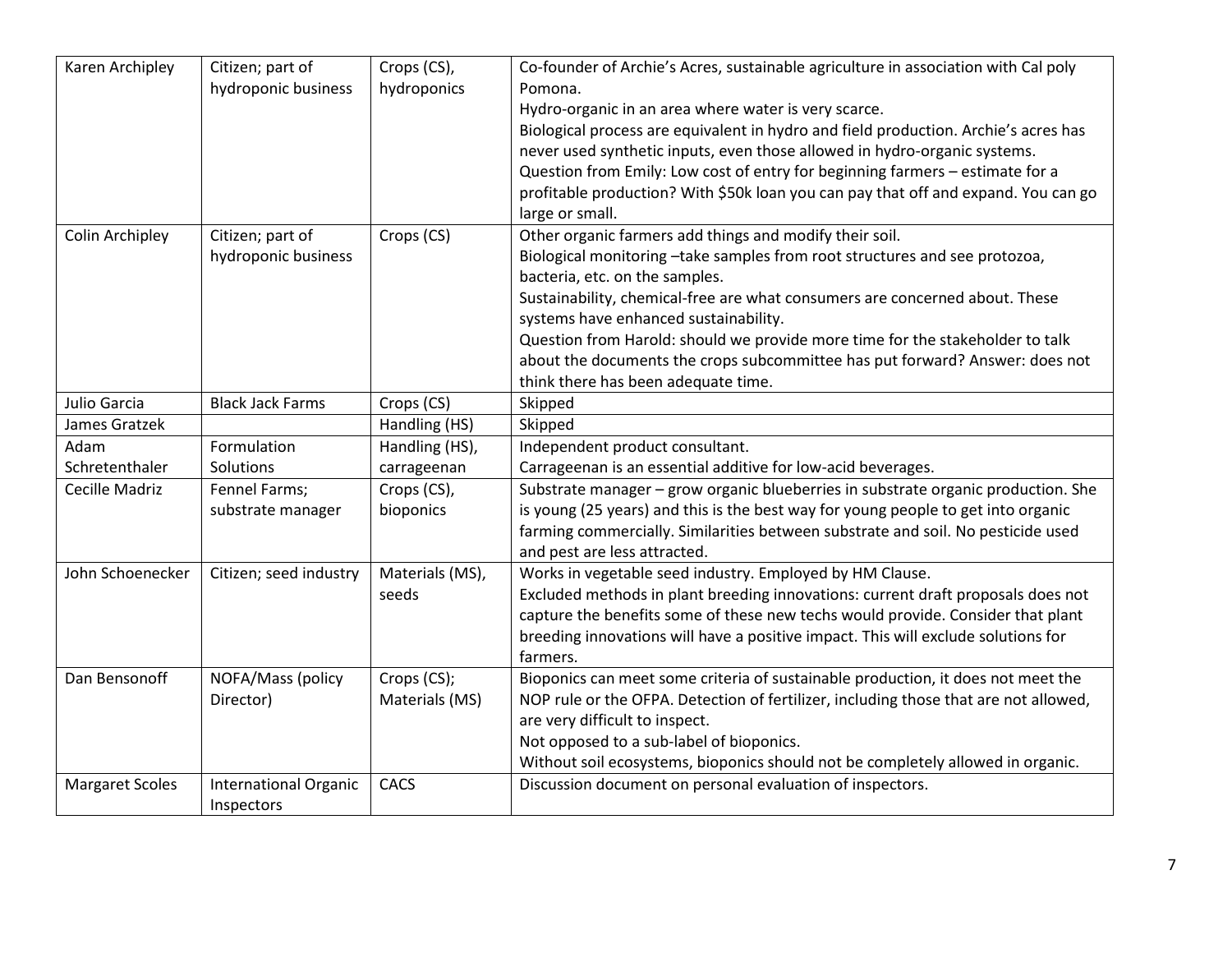|                      | Association                |                  | Agree with instruction 2027 - inspectors cannot be evaluated just based on client        |
|----------------------|----------------------------|------------------|------------------------------------------------------------------------------------------|
|                      | (executive director)       |                  | feedback. Field inspection is a valuable part of inspector evaluation.                   |
|                      |                            |                  | There are alternatives to annual evaluation -- including field inspections.              |
|                      |                            |                  | 2001 document on inspector qualifications should be looked at again.                     |
| <b>Curt Chittock</b> | Fodder systems             | CACS, fodder     | Involved in sprouting grain for fodder. Uses only water, so the sprouting could be       |
|                      |                            | systems          | considered organic when organic seeds are used. This is needed for clarity for those     |
|                      |                            |                  |                                                                                          |
|                      |                            |                  | who are already using fodder.                                                            |
|                      |                            |                  | Hydroponics is sustainable. Adding a label specifying the method could help any          |
|                      |                            |                  | issues.                                                                                  |
| Guillermo            | Kingdom Fresh              | Crops (CS),      | Containing growing is very efficient, especially in water use. All drainage is recycled. |
| Martinez             | Produce                    | container        |                                                                                          |
|                      |                            | growing          |                                                                                          |
| Phaedra LaRocca      | LaRocca Vineyards          | Crops (CS),      | Supports paracetic acid for sanitizing, tartaric acid, copper sulfate for frost          |
|                      |                            | support material | protection and to prevent black rot to all remain on the national list.                  |
|                      |                            | re-listing       | Also in favor of hydroponic growing practices. The label should list that it is          |
|                      |                            |                  | hydroponically grown.                                                                    |
|                      |                            |                  | Question from Harold: paracetic acid - other disinfectants/sanitizers tried? Answer:     |
|                      |                            |                  | paracetic acid eventually evaporates. This component does not affect wine product.       |
| Phil LaRocca         | LaRocca Vineyards;         | Crops (CS),      | Board of dir. Of CCOF and LaRocca Vineyards.                                             |
|                      | <b>CCOF</b>                | support material | Paracetic acid is a replacement for iodine, which they used to use.                      |
|                      |                            | re-listing       | In favor of labeling organic hydroponic. Most certifiers have been certifying            |
|                      |                            |                  | hydroponic operations for a long time.                                                   |
|                      |                            |                  | California: only state that has to pay state registration fee, but the majority of       |
|                      |                            |                  | farmers have to pay high fees. The NOP should look into this.                            |
| Martin Gramckow      | Southland Sod Farms,       | Crops (CS)       | Turf industry.                                                                           |
|                      | owner/operator             |                  | Earlier innovators of container berry production, and they also grow berries in soil.    |
|                      |                            |                  | Same inputs but less water and less fertilizer.                                          |
|                      |                            |                  | Deciding to cancel container growing will put many farmers out of business.              |
| Kristen Adams        | Midwest Organic            | Crops (CS),      | MOSA supports expansion into bioponics as consistent with organic production.            |
|                      | Services Association,      | bioponics        | They could contribute to the growth of organic industry.                                 |
|                      | <b>MOSA</b>                |                  | Sterile inert hydroponic systems do not align with organics, but aquaponics and          |
|                      |                            |                  | bioponics does mesh. Setting clear definitions is important.                             |
| <b>Beth Jones</b>    | Celery Powder              | General          | Skipped                                                                                  |
|                      | <b>Working Group</b>       | Comment/Other;   |                                                                                          |
|                      |                            | Materials (MS)   |                                                                                          |
| <b>Emily Posner</b>  | <b>Recirculating Farms</b> | General          | Organization policy and legislative director.                                            |
|                      | Coalition                  | Comment/Other    | Supports adopting hydroponic-aquaponic specific organic label.                           |